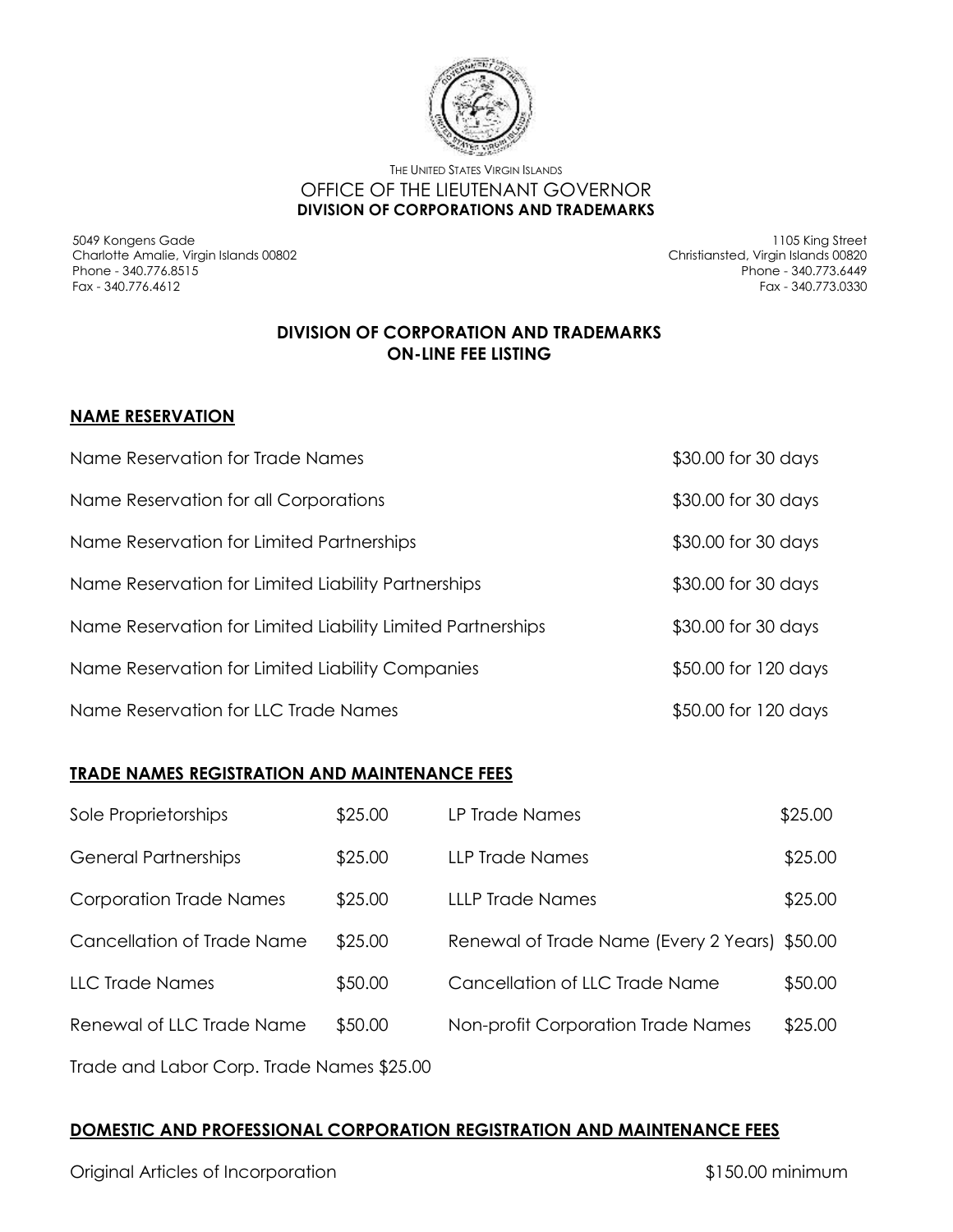| Original Articles of Incorporation for Professional Corporation               | \$150.00 minimum |
|-------------------------------------------------------------------------------|------------------|
| Original Amendment to the Articles of Incorporation                           | \$25.00          |
| Original Amendment to the Articles of Incorporation Increasing the Shares     | \$150.00 minimum |
| Original Amendment to the Articles of Incorporation for a PC                  | \$25.00          |
| Original Articles of Merger (Merger Plan and Agreement)                       | \$150.00         |
| Original Certificate of Reinstatement                                         | \$25.00          |
| Revocation                                                                    | \$25.00          |
| Original Certificate of Dissolution                                           | \$25.00          |
| Change of Resident Agent                                                      | \$25.00          |
| <b>Change of Principal Business Address</b>                                   | \$25.00          |
| Resignation of Resident Agent                                                 | \$25.00          |
| Original Corporate Resolution                                                 | \$25.00          |
| Franchise Taxes (Domestic and Professional Corporations)                      | \$300.00 minimum |
| Good Standing Certificate                                                     | \$25.00          |
| Certificate of Reduction in Capital                                           | \$25.00          |
| Certificate of Fact                                                           | \$25.00          |
| <b>Registration for New VIFSC</b>                                             | \$400.00         |
| Certificate of Continuation to become a VI Foreign Sales Corporation (VIFSC)  | \$500.00         |
| Annual Report for VIFSC                                                       | \$500.00 minimum |
| <b>Bylaws</b>                                                                 | \$25.00          |
| Domestication Out of USVI                                                     | \$400.00         |
| <u>FOREIGN AND PROFESSIONAL CORPORATION REGISTRATION AND MAINTENANCE FEES</u> |                  |
| <b>Qualification Documents</b>                                                | \$150.00         |
| Certified Copy of Amendment to the Articles                                   | \$25.00          |
| Original Certificate of Surrender or Withdrawal                               | \$100.00         |
| Franchise Taxes (Profit Foreign Corporation)                                  | \$300.00 minimum |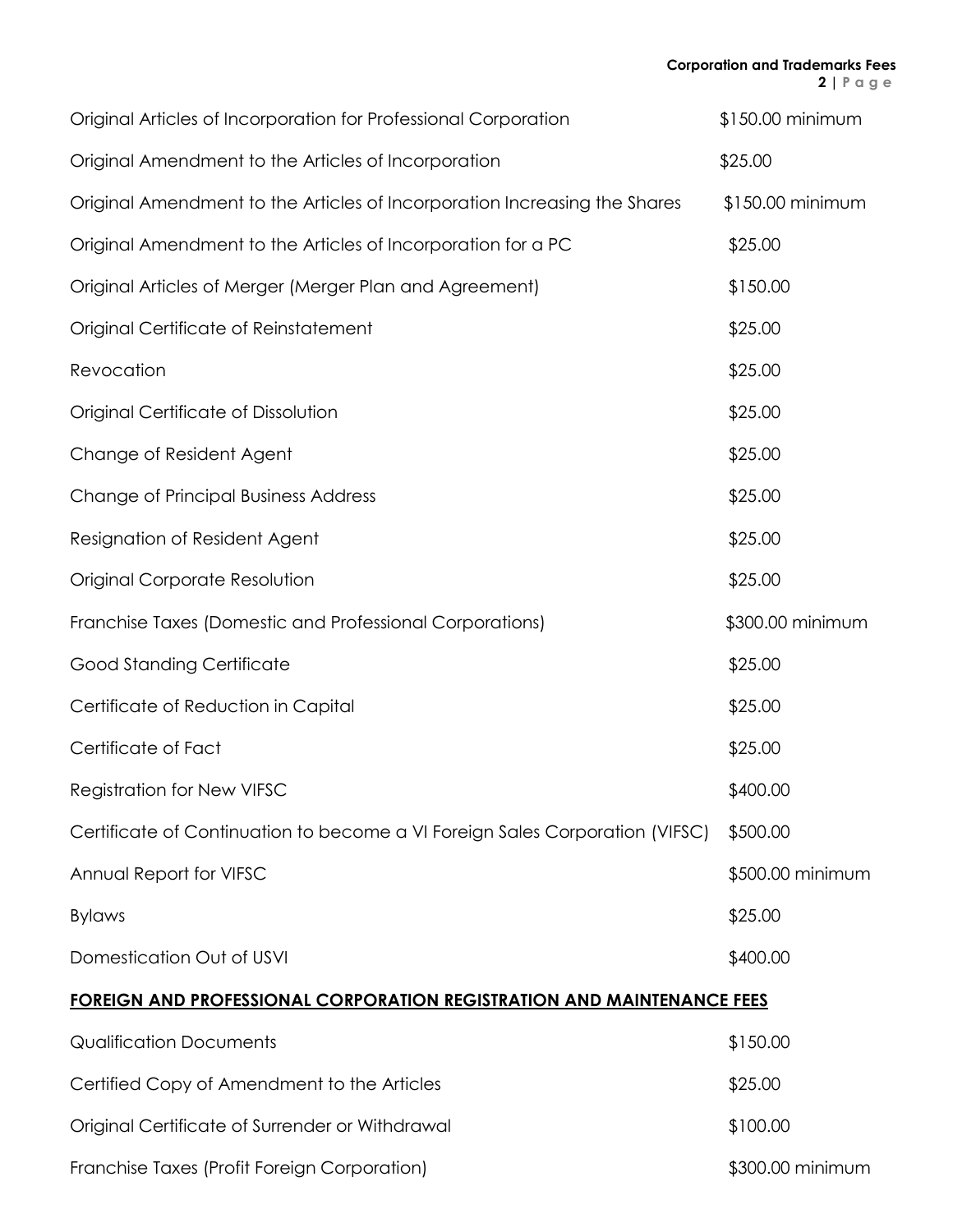|                                                                                                                                                                                                             | <b>Corporation and Trademarks Fees</b><br>$3   P \alpha g e$ |
|-------------------------------------------------------------------------------------------------------------------------------------------------------------------------------------------------------------|--------------------------------------------------------------|
| <b>Good Standing Certificate</b>                                                                                                                                                                            | \$25.00                                                      |
| Certified Copy of Merger Agreement                                                                                                                                                                          | \$150.00                                                     |
| Certificate of Fact                                                                                                                                                                                         | \$25.00                                                      |
| Certificate of Continuation for Re-domiciliation<br>*(If the registrant is a foreign corporation, the filing fee is \$250.00. If the registrant is a foreign<br>exempt company, the filing fee is \$500.00) | $$100.00$ plus filing fee*                                   |
| Revocation                                                                                                                                                                                                  | \$25.00                                                      |
| Reinstatement                                                                                                                                                                                               | \$25.00                                                      |
| <b>DOMESTIC NON-PROFIT CORPORATION REGISTRATION AND MAINTENANCE FEES</b>                                                                                                                                    |                                                              |
| Original Articles of Incorporation                                                                                                                                                                          | \$25.00                                                      |
| Original Amendment to the Articles of Incorporation                                                                                                                                                         | \$25.00                                                      |
| Original Consent for Dissolution                                                                                                                                                                            | \$25.00                                                      |
| <b>Good Standing Certificate</b>                                                                                                                                                                            | \$25.00                                                      |
| Certificate of Fact                                                                                                                                                                                         | \$25.00                                                      |
| Merger Agreement or Certificate of Merger                                                                                                                                                                   | \$150.00                                                     |
| Annual Report Filing Fee                                                                                                                                                                                    | \$25.00                                                      |
| Revocation                                                                                                                                                                                                  | \$25.00                                                      |
| Reinstatement                                                                                                                                                                                               | \$25.00                                                      |
| <b>FOREIGN NON-PROFIT CORPORATION REGISTRATION AND MAINTENANCE FEES</b>                                                                                                                                     |                                                              |
| Qualification                                                                                                                                                                                               | \$25.00                                                      |
| Certified Copy of Amendment to the Articles                                                                                                                                                                 | \$25.00                                                      |
| Original Certificate of Surrender or Withdrawal                                                                                                                                                             | \$25.00                                                      |
| <b>Good Standing Certificate</b>                                                                                                                                                                            | \$25.00                                                      |
| Certificate of Fact                                                                                                                                                                                         | \$25.00                                                      |
| Certified Copy of Merger Agreement                                                                                                                                                                          | \$150.00                                                     |
| Annual Report Filing Fee                                                                                                                                                                                    | \$25.00                                                      |
| Revocation                                                                                                                                                                                                  | \$25.00                                                      |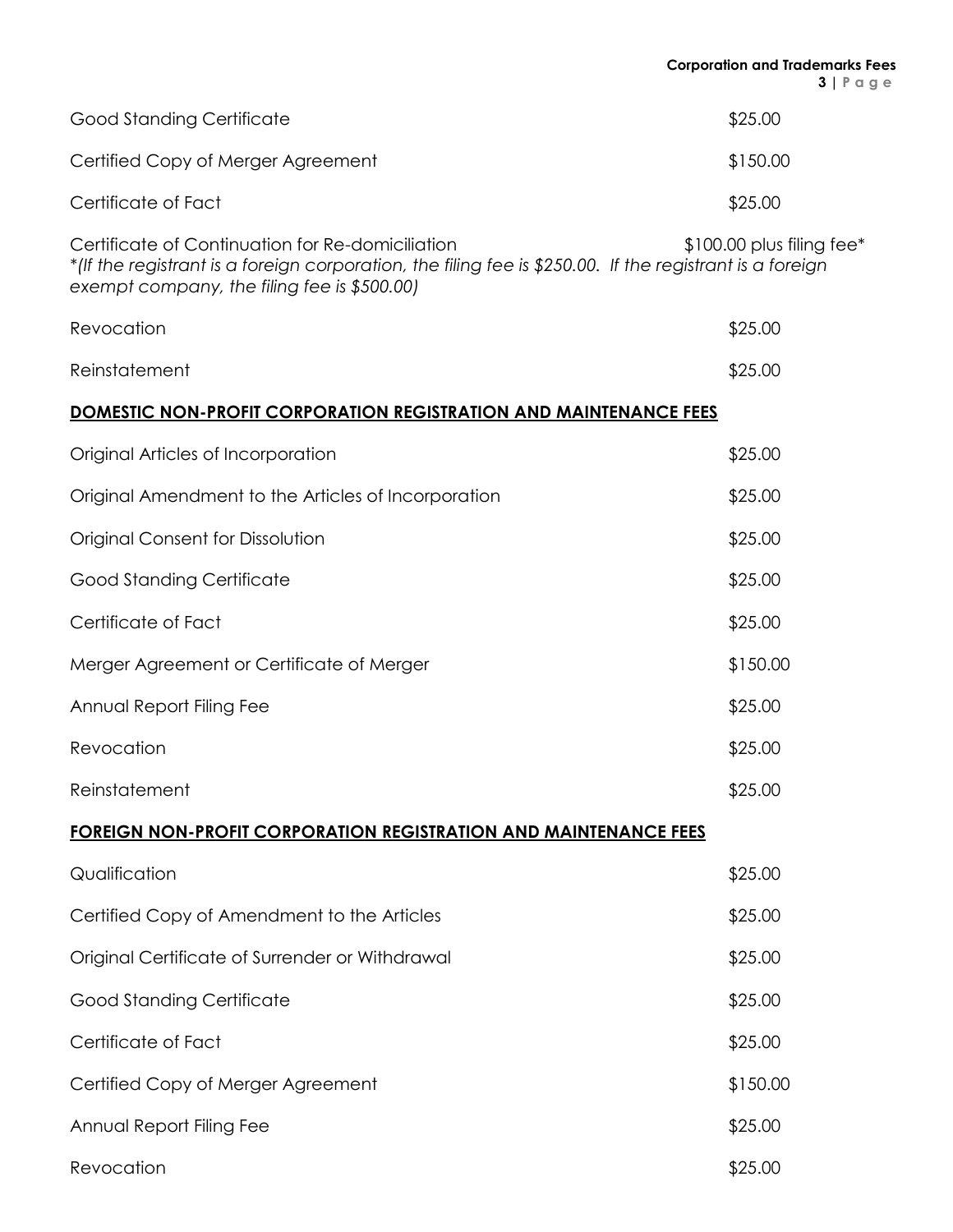| Reinstatement                                                                    | \$25.00          |
|----------------------------------------------------------------------------------|------------------|
| <b>DOMESTIC TRADE AND LABOR CORPORATION REGISTRATION AND MAINTENANCE FEES</b>    |                  |
| Original Articles of Association                                                 | \$25.00          |
| Original Amendment to the Articles of Association                                | \$25.00          |
| Original Consent for Dissolution                                                 | \$25.00          |
| <b>Good Standing Certificate</b>                                                 | \$25.00          |
| Certificate of Fact                                                              | \$25.00          |
| Merger Agreement or Certificate of Merger                                        | \$150.00         |
| Annual Report Filing Fee                                                         | \$25.00          |
| Revocation                                                                       | \$25.00          |
| Reinstatement                                                                    | \$25.00          |
| <b>FOREIGN TRADE AND LABOR CORPORATION REGISTRATION AND MAINTENANCE FEES</b>     |                  |
| Qualification                                                                    | \$25.00          |
| Certified Copy of Amendment to the Articles                                      | \$25.00          |
| Original Certificate of Surrender or Withdrawal                                  | \$25.00          |
| <b>Good Standing Certificate</b>                                                 | \$25.00          |
| Certificate of Fact                                                              | \$25.00          |
| Certified Copy of Merger Agreement                                               | \$150.00         |
| Annual Report Filing Fee                                                         | \$150.00         |
| Revocation                                                                       | \$25.00          |
| Reinstatement                                                                    | \$25.00          |
| <b>DOMESTIC AND FOREIGN EXEMPT CORPORATION REGISTRATION AND MAINTENANCE FEES</b> |                  |
| Original Articles of Incorporation/Qualification                                 | \$400.00 minimum |
| Original Amendment to the Articles of Incorporation/Certified Amendment          | \$25.00          |

Franchise Taxes (Exempt Company)  $$1,000.00$ Certificate of Good Standing \$25.00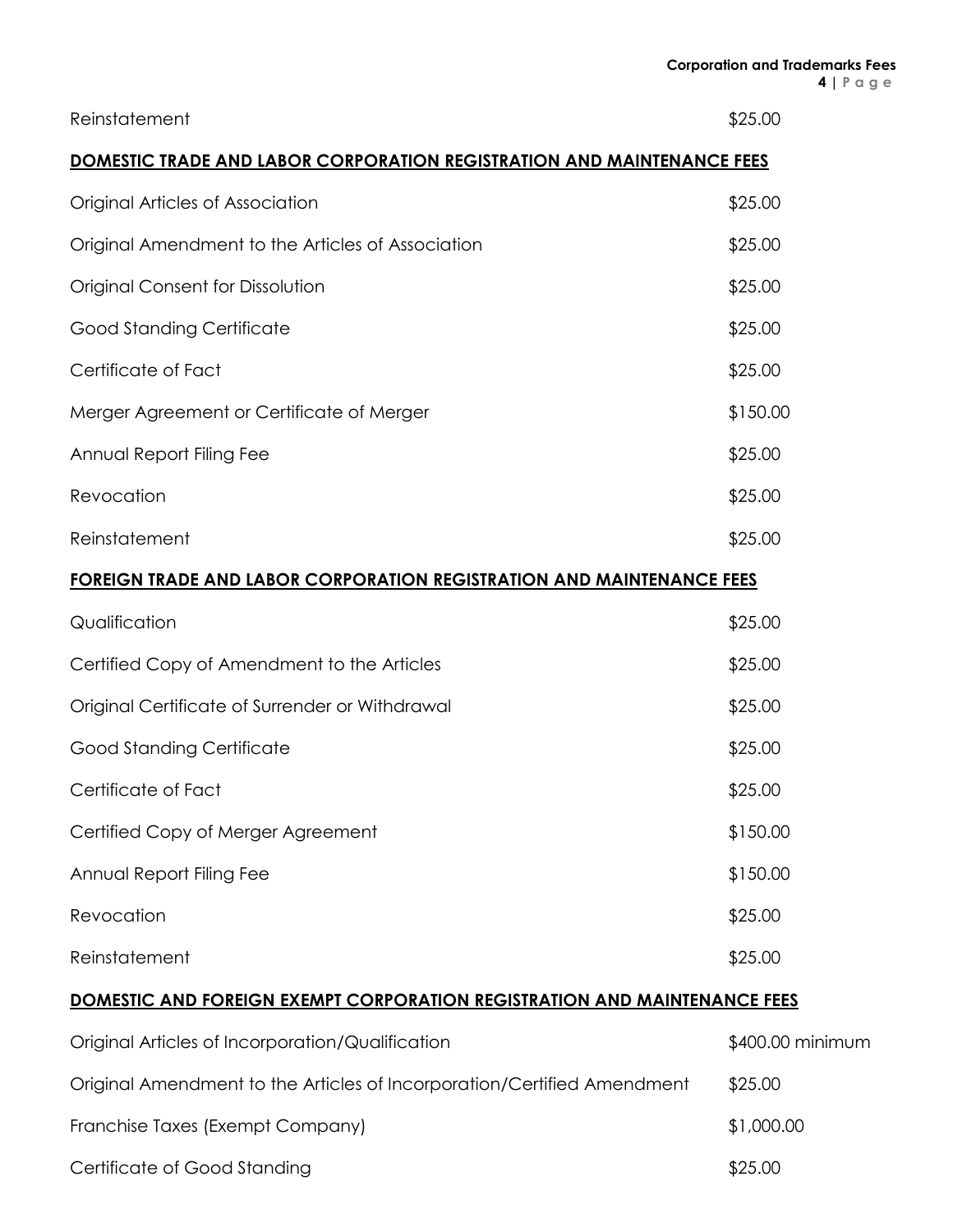| Certificate of Fact                                                 | \$25.00          |
|---------------------------------------------------------------------|------------------|
| Original Certificate of Dissolution                                 | \$25.00          |
| Change of Resident Agent                                            | \$25.00          |
| <b>Change of Principal Business Address</b>                         | \$25.00          |
| Resignation of Resident Agent                                       | \$25.00          |
| Original Articles of Merger (Merger Plan Agreement)                 | \$150.00         |
| <b>Exempt Company Contract</b>                                      | \$100.00         |
| Revocation                                                          | \$25.00          |
| Reinstatement                                                       | \$25.00          |
| <b>ECONOMIC DEVELOPMENT CORP. REGISTRATION AND MAINTENANCE FEES</b> |                  |
| Original Articles of Incorporation                                  | \$150.00 minimum |
| Original Amendment to the Articles of Incorporation                 | \$25.00          |
| Original Consent for Dissolution                                    | \$25.00          |
| <b>Good Standing Certificate</b>                                    | \$25.00          |
| Certificate of Fact                                                 | \$25.00          |
| Merger Agreement or Certificate of Merger                           | \$150.00         |
| Annual Report Filing Fee                                            | \$300.00 minimum |
| Revocation                                                          | \$25.00          |
| Reinstatement                                                       | \$25.00          |
| <b>LIMITED LIABILITY COMPANY REGISTRATION AND MAINTENANCE FEES</b>  |                  |
| Original Articles of Organization                                   | \$300.00 minimum |
| Original Amendment to the Articles of Organization                  | \$150.00         |
| Original Articles of Merger or Consolidation                        | \$150.00         |
| Original Articles of Termination                                    | \$150.00         |
| Restated Articles of Organization                                   | \$150.00         |
|                                                                     |                  |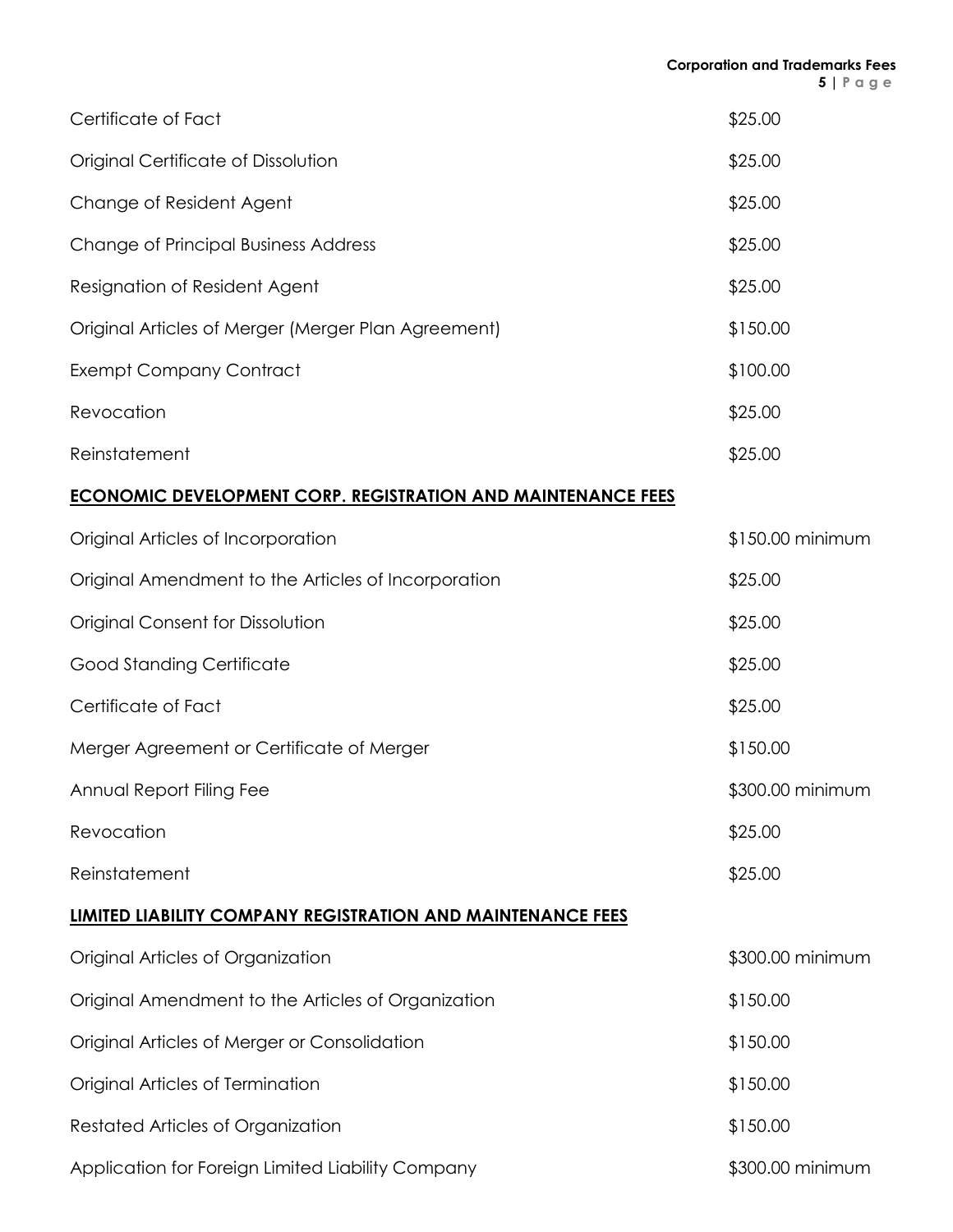| Certificate of Cancellation Foreign Limited Liability Company          | \$150.00         |
|------------------------------------------------------------------------|------------------|
| Application of Reinstatement Limited Liability Company                 | \$150.00         |
| Annual Filing Fees Limited Liability Company                           | \$300.00 minimum |
| <b>Good Standing Certificate</b>                                       | \$25.00          |
| Certificate of Fact                                                    | \$25.00          |
| Change of Resident Agent or Designated Office                          | \$50.00          |
| Resignation of Resident Agent                                          | \$50.00          |
| Certified Amendment                                                    | \$150.00         |
| Certified Merger                                                       | \$150.00         |
| <b>Certified Termination</b>                                           | \$150.00         |
| Revocation                                                             | \$25.00          |
| <b>LIMITED PARTNERSHIP REGISTRATION</b>                                |                  |
| Certificate of Limited Partnership                                     | \$150.00         |
| Application for Registration as a Foreign Limited Partnership          | \$150.00         |
| Amendment to Certificate                                               | \$150.00         |
| <b>Cancellation of Certificate</b>                                     | \$150.00         |
| Cancellation of Registration as a Foreign Limited Partnership          | \$150.00         |
| Merger Agreement or Certificate of Merger                              | \$150.00         |
| Certificate of Fact                                                    | \$25.00          |
| Annual Report Fee                                                      | \$150.00         |
| Revocation                                                             | \$25.00          |
| Reinstatement                                                          | \$25.00          |
| <b>Good Standing Certificate</b>                                       | \$25.00          |
| <b>LIMITED LIABILITY PARTNERSHIP REGISTRATION AND MAINTENANCE FEES</b> |                  |
| <b>Statement of Qualification</b>                                      | \$150.00         |
| <b>Statement of Foreign Qualification</b>                              | \$150.00         |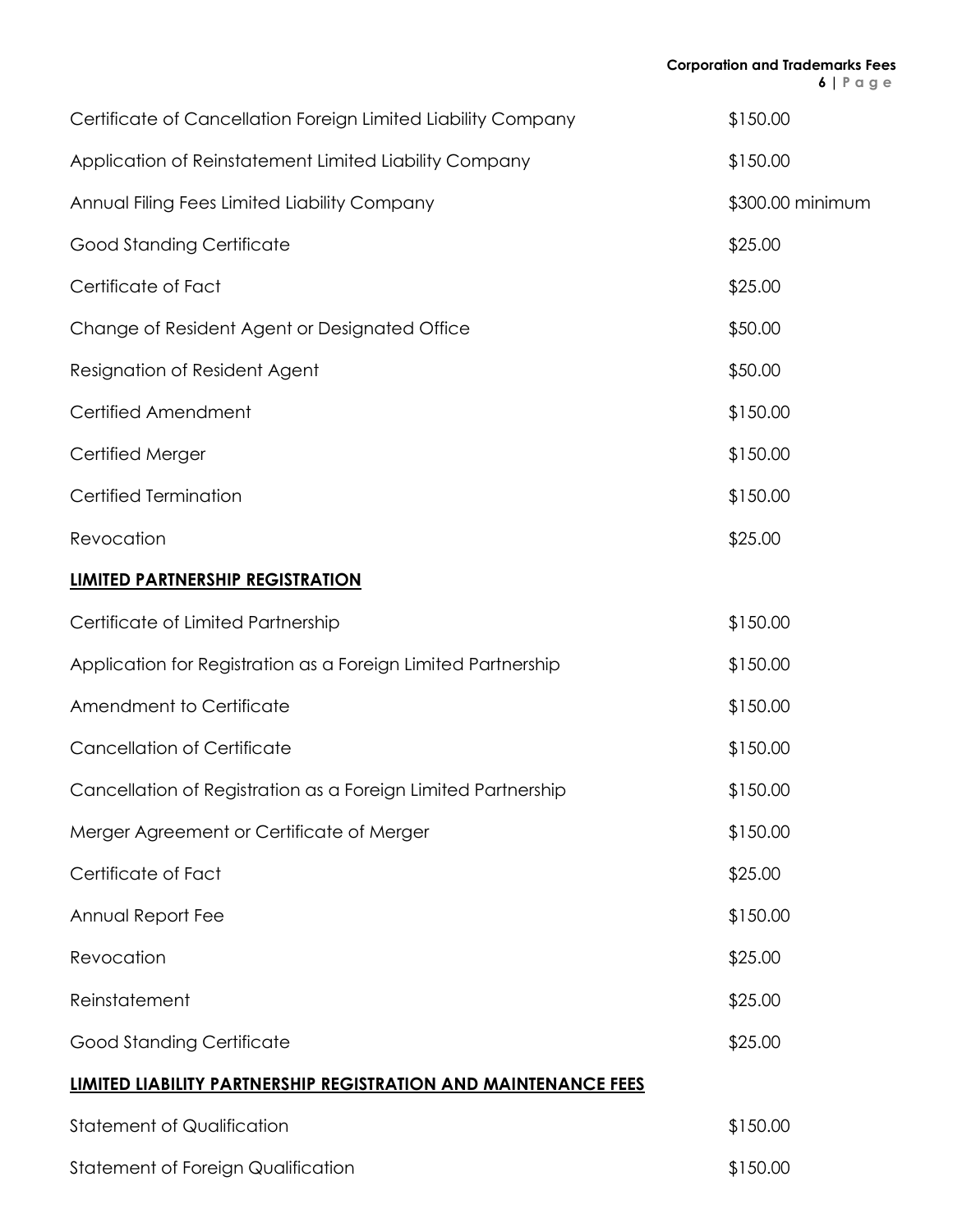| Amendment or Cancellation of Statement of Qualification                        | \$150.00 |
|--------------------------------------------------------------------------------|----------|
| Amendment or Cancellation of Statement of Foreign Qualification                | \$150.00 |
| Merger Agreement or Certificate of Merger                                      | \$150.00 |
| Annual Fees Domestic or Foreign Limited Liability Partnership                  | \$150.00 |
| Certificate of Fact                                                            | \$25.00  |
| Revocation                                                                     | \$25.00  |
| Reinstatement                                                                  | \$25.00  |
| Good Standing Certificate                                                      | \$25.00  |
| <u>LIMITED LIABILITY LIMITED PARTNERSHIP REGISTRATION AND MAINTENANCE FEES</u> |          |
| Statement of Qualification                                                     | \$150.00 |
| Statement of Foreign Qualification                                             | \$150.00 |
| Amendment or Cancellation of Statement of Qualification                        | \$150.00 |
| Amendment or Cancellation of Statement of Foreign Qualification                | \$150.00 |
| Annual Fees Domestic or Foreign Limited Liability Limited Partnership          | \$150.00 |
| Merger Agreement or Certificate of Merger                                      | \$150.00 |
| Certificate of Fact                                                            | \$25.00  |
| Revocation                                                                     | \$25.00  |
| Reinstatement                                                                  | \$25.00  |
| Good Standing Certificate                                                      | \$25.00  |
| <u>ALIEN CORPORATION REGISTRATION AND MAINTENANCE FEES</u>                     |          |
| Annual Report                                                                  | \$400.00 |
| Change of Resident Agent                                                       | \$25.00  |
| <b>OTHER CORPORATE FEES</b>                                                    |          |
| Written Search Result                                                          | \$30.00  |
| Affidavit                                                                      | \$25.00  |
| Certified Copy                                                                 | \$25.00  |